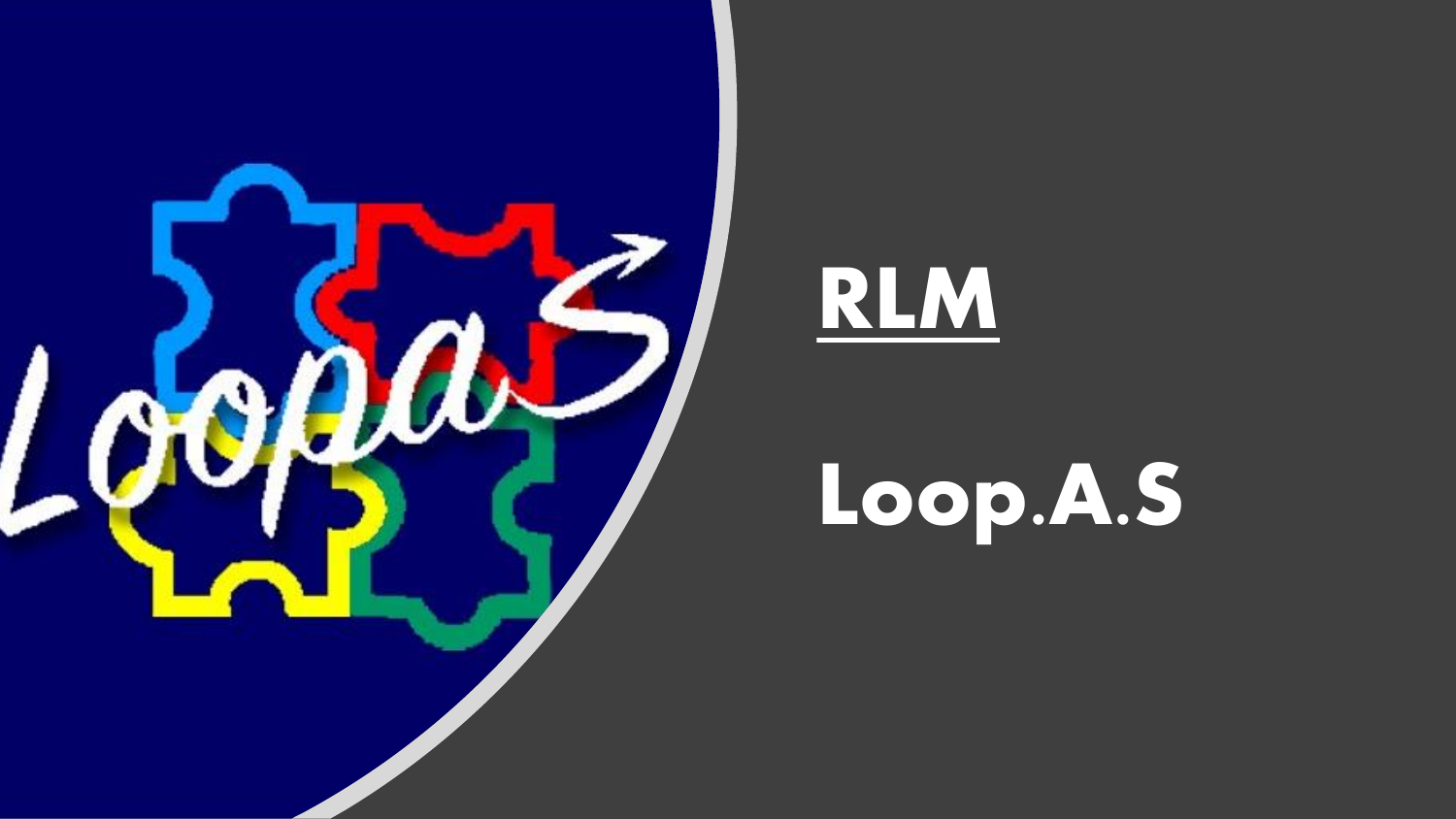## Loop.A.S

## **Members: 30 students Departments: Event (domestic/international) PR Interview**  The rate of international student is **30%.** (International : Domestic =  $3:7$ ) **Nationality:** Thailand, Kenya, Rwanda, Indonesia, Nepal, Korea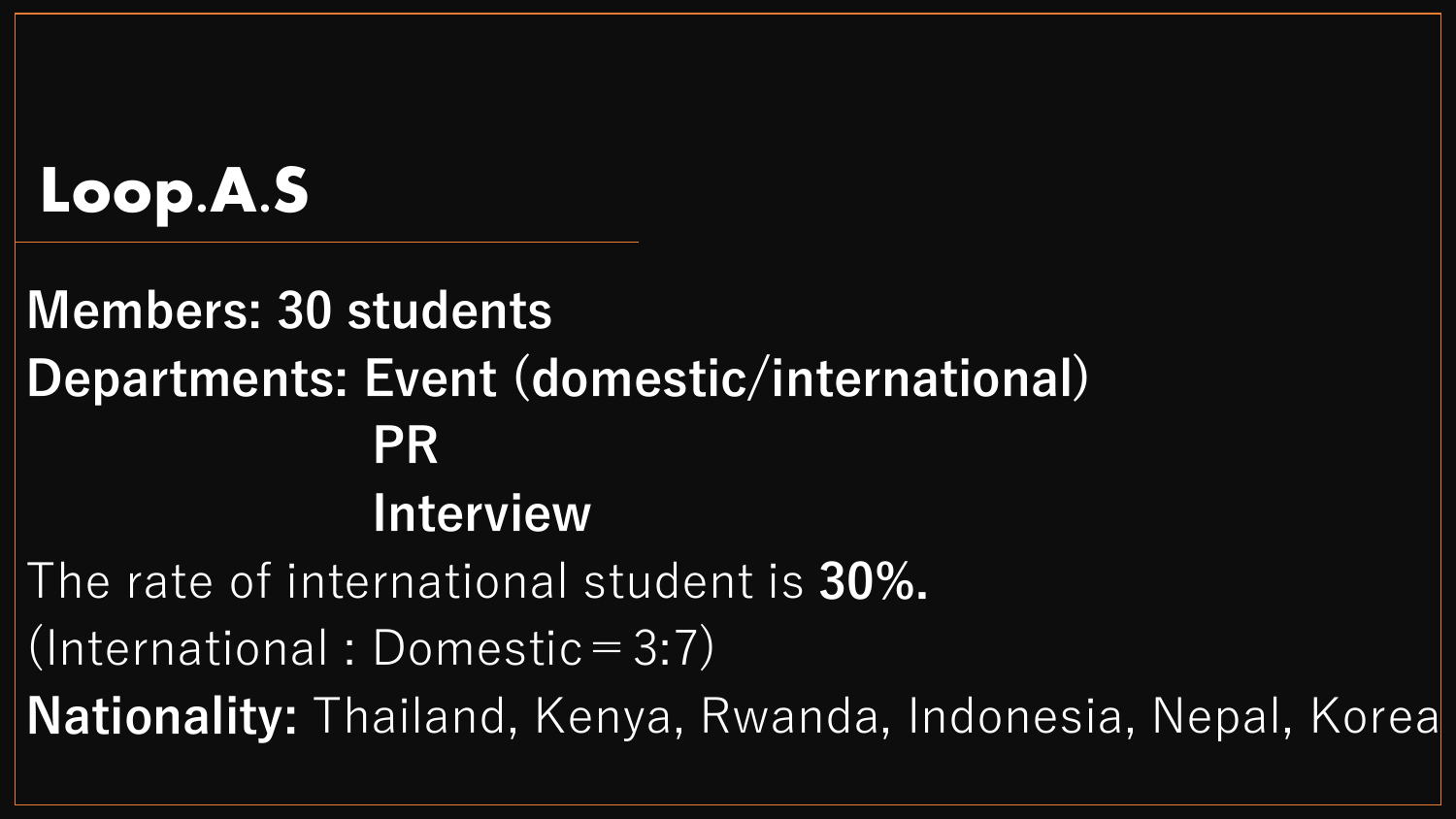## APU in 2020...

### **Activities are mainly held through Zoom (Online)**

**Fewer opportunities to think about your career for 1st and 2<sup>nd</sup> year students So...** 

#### **We give chances to think about it and Loop students and alumni!**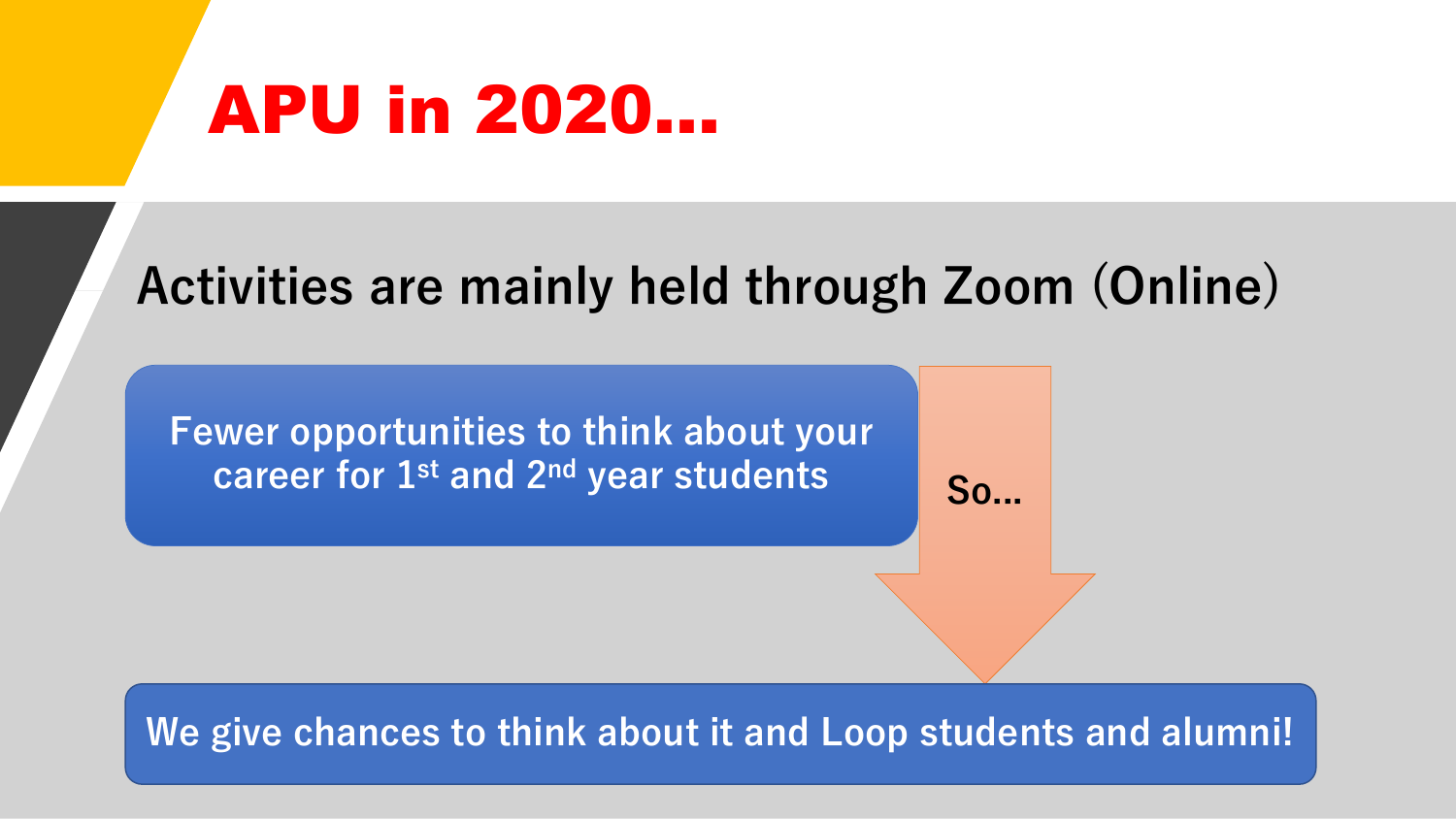## **Recent Activities in Event Department**

**We held a Career Lecture Event!** 

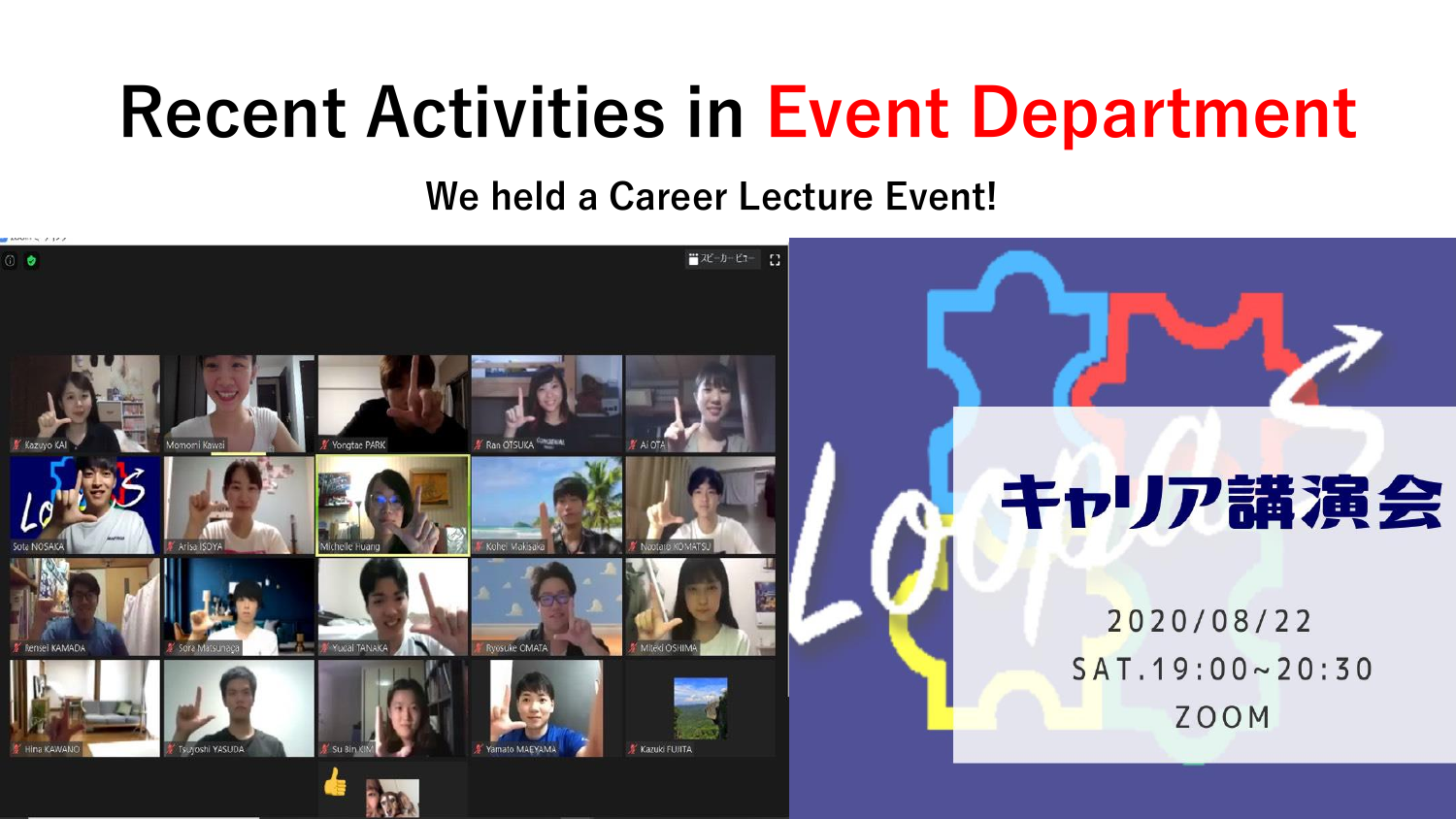# Career Lecture Event

### **Objective:**

**Provide an opportunity to think about your career and inspire APU students**

**Language: Both in Japanese or English**

### **Content:**

- **① Why did you choose this career?**
- **How did you spend your 4 years at APU?**
- **③ Message to APU students.**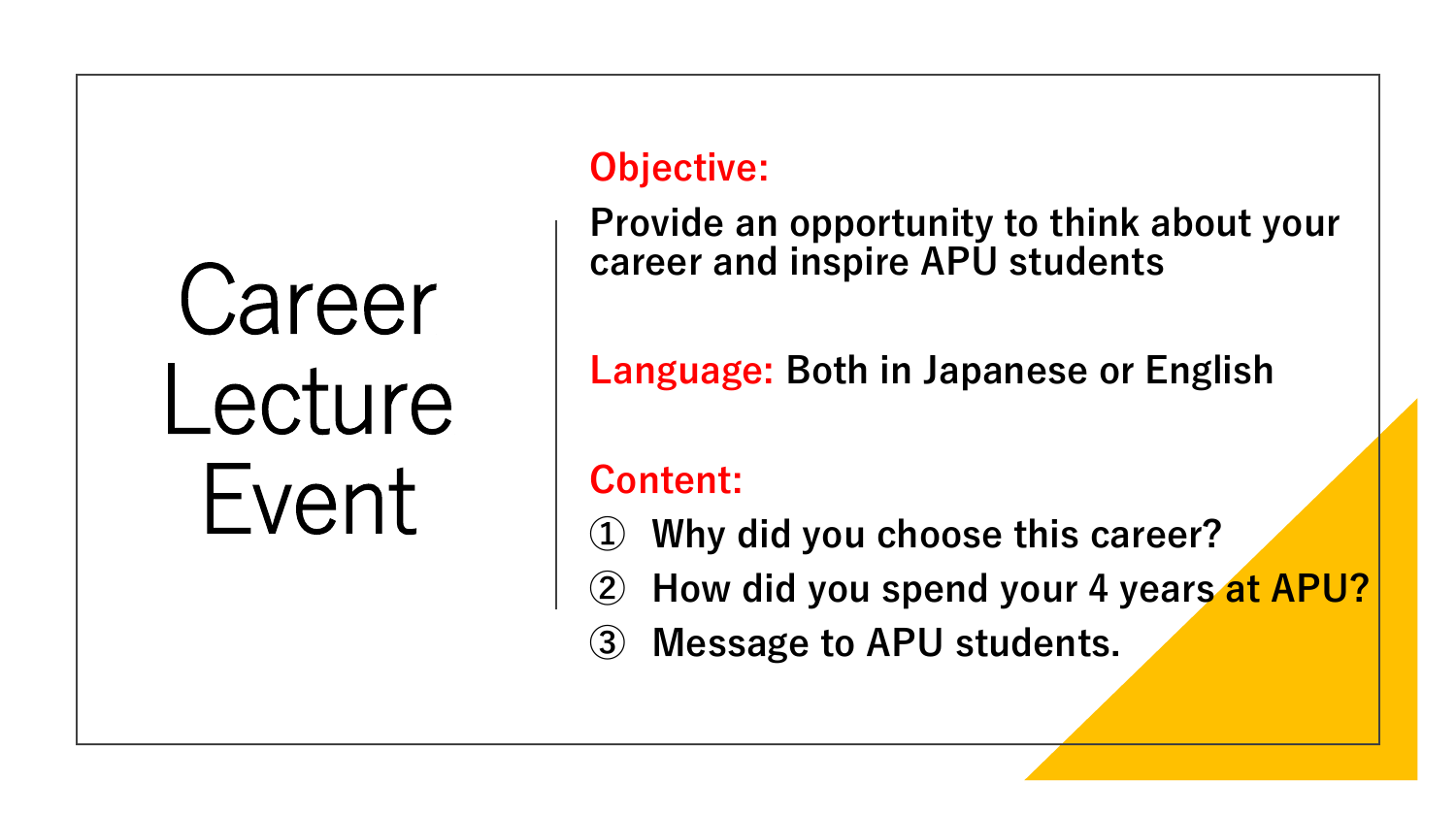

country

Interviewing Alumni and Composing Articles

https://loopas. **CC** 

**LOOP.A.S. INTERVIEW** 

chapter

graduates

ARTICLES/記事

**ALUMNI** 

「自分のやりたいことの実現」右田さん

2007年卒 大分県出身 右田亜澄果さん 職業: ...

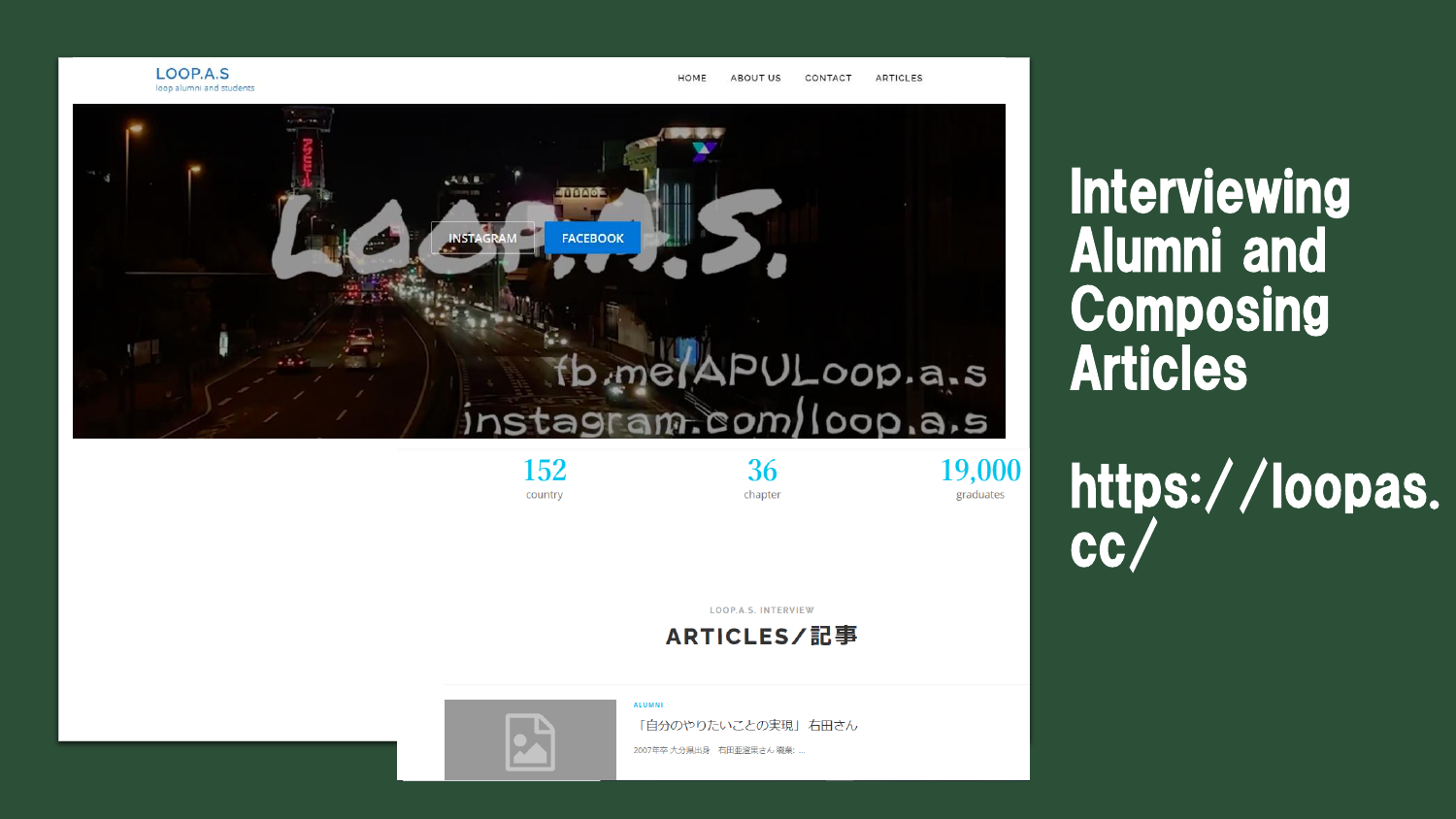





Introduction about Alumni and our activities on SNS (Instagram, Twitter and Facebook)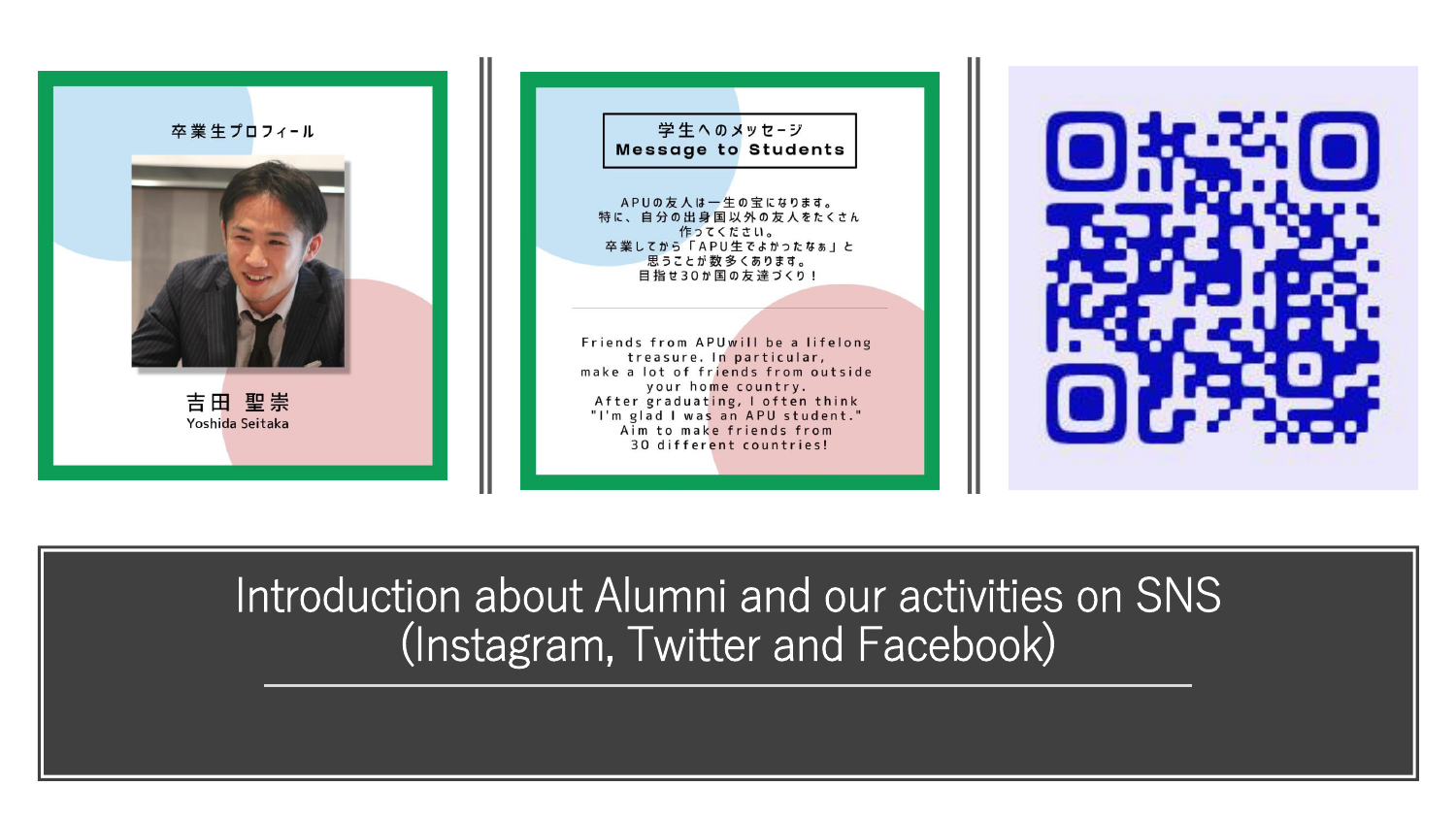## **We would like to request Almuni to...**

**Promote our activity to members of your chapter.**

- **Take part in Career Lecture events and inspire us! (Event team)**
- **Draft up a template to upload on SNS. (PR team) Accept our interview invitation. (Interview team)**
- **Come to our Loop.A.S weekly meeting on Thu 8pm (JST)**